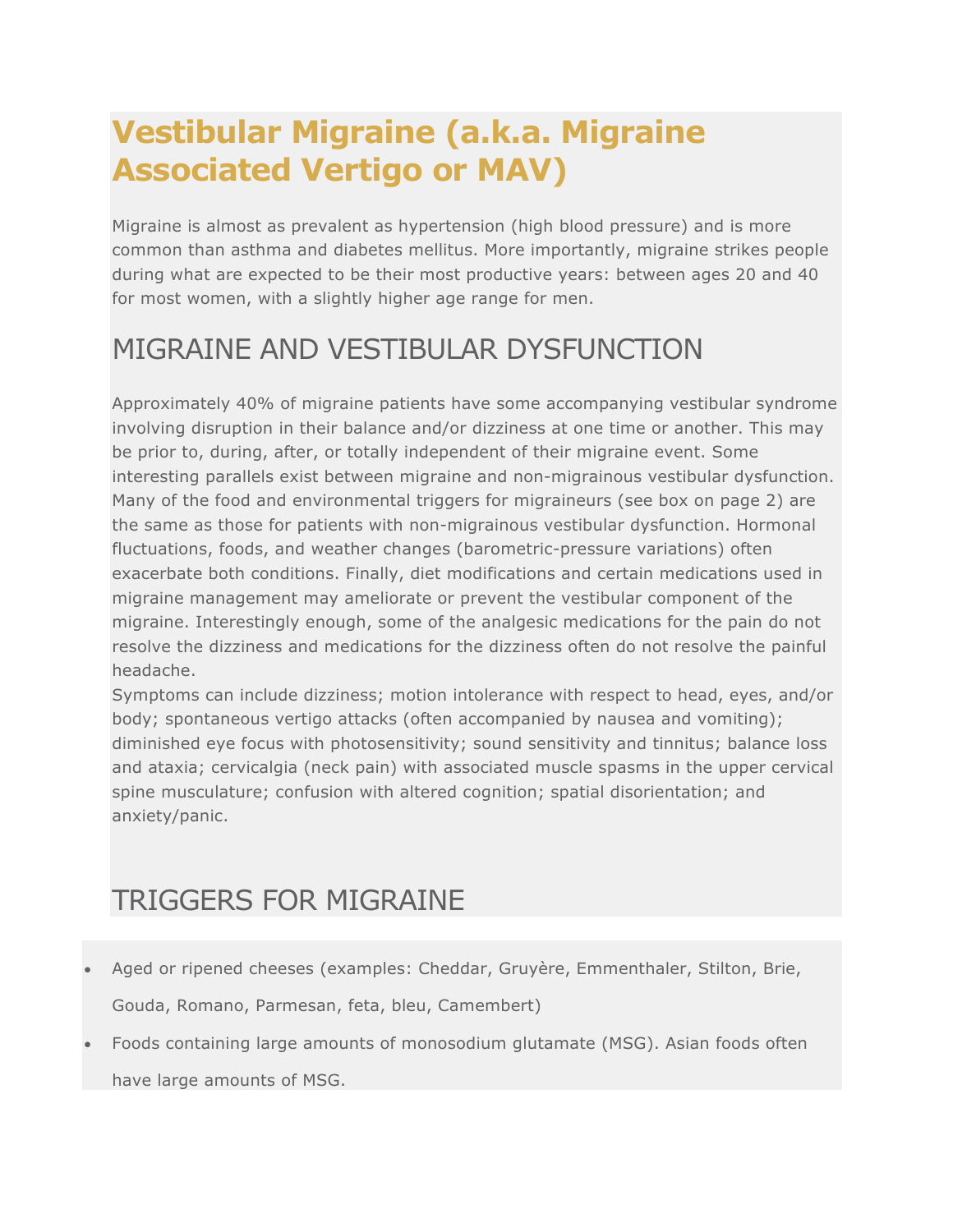- Smoked, cured, or processed meats such as bacon, sausage, ham, salami, pepperoni, pickled herring, bologna, chicken livers, and hot dogs
- Food prepared with meat tenderizer, soy sauce, vinegar (except white vinegar), or yeast extract; and food that has been fermented, pickled, or marinated
- Pea pods and pods of broad beans such as lima and navy beans
- Onions, olives, pickles
- Alcohol (especially red wine, port, sherry, Scotch, gin, and bourbon)
- Sour cream, yogurt, buttermilk
- Hot fresh bread, raised coffee cake, doughnuts
- Excessive aspartame (artificial sweetener)
- Chocolate, cocoa, carob
- Nuts, peanut butter
- Certain fruits, including figs, avocados, raisins, red plums, passion fruit, papaya, banana, and citrus fruit
- Excessive tea, coffee, cola

#### *Other triggers*

- Hormonal fluctuations
- Barometric-pressure variations
- Sleep disturbance
- **Stress**
- **Medications**

### RECOGNITION OF MIGRAINE SYNDROMES

Most people associate migraine with severe head pain and a period of incapacitation. However, a large portion of people with migraine often have no accompanying pain,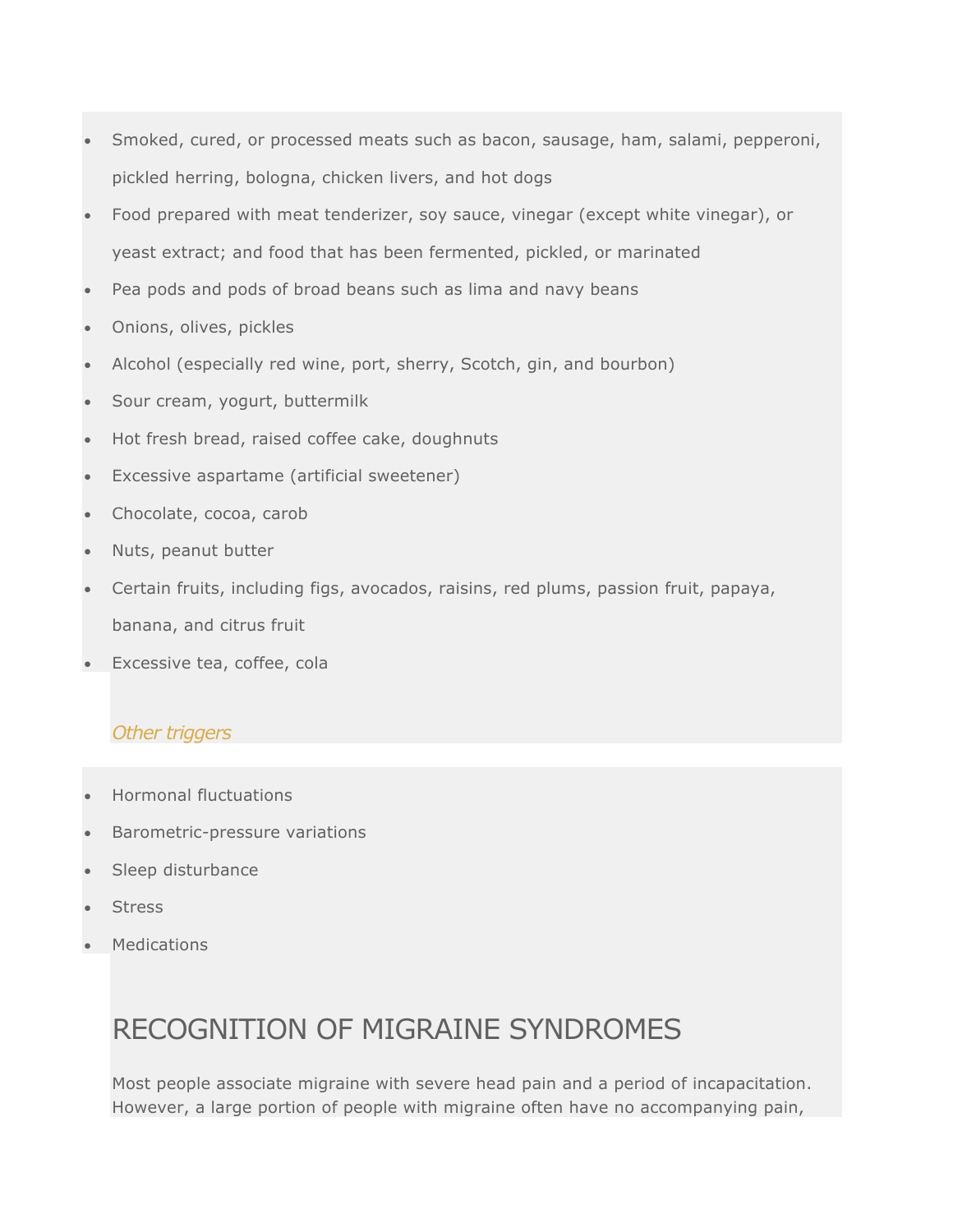their predominant symptom instead being vertigo (a spinning sensation) or dizziness/ disequilibrium (balance loss), mental confusion, disorientation, dysarthria, visual distortion or altered visual clarity, or extremity paresis. This presentation may result in a visit to the emergency room and extensive laboratory, imaging, and other diagnostic evaluations—often with normal results, which lead to increased confusion and anxiety on the part of the patient. In addition, anti-emetic (anti-vomiting) medications are often given, which may have sedative side effects associated with increased postural instability and increased fall risks.

### TREATMENT

The methods believed to have the highest efficacy in the management of migraine dizziness is a combination of medications, vestibular rehabilitation, and lifestyle modifications that include limitation of the risk factors associated with migraine (those related to diet, sleep, stress, exercise, and environmental factors).

## MEDICATION

Medications may be prescribed to prevent migraines or to stop a migraine that has already started. Drugs used to prevent frequent migraine attacks include beta-blockers, tricyclic antidepressants, calcium channel blockers, and certain anticonvulsant medications (Depakote and Topamax). Over the last several years, venlafaxine (Effexor XR) has become one of the favored preventative drug treatments for patients with migraine related vertigo. Drugs commonly used to stop migraine are aspirin, ibuprofen, isometheptene mucate, and the triptans, such as Imitrex and Relpax. Some of these medications work by blocking the action of serotonin (a neurotransmitter that causes large blood vessels to contract) or prostaglandins (a family of chemicals stimulated by estrogen that cause blood vessels to expand and contract). Generally the differentiation of whether to use a daily preventive vs an abortive type (taken to stop the already started migraine event) is the frequency and severity of the events.

## VESTIBULAR REHABILITATION

The benefits of vestibular rehabilitation are well documented to reduce symptoms and restore function for vestibular-related disorders. With MAV, it is often helpful for the patient to have started the prescribed medications prior to beginning the vestibular rehabilitation course. This may allow for better tolerance to the exercise regimen without exacerbating the symptoms. The intensity of the rehabilitation course in gradually increased to the patient's abilities, yet still at a low enough level so as to not initiate another migraine event.